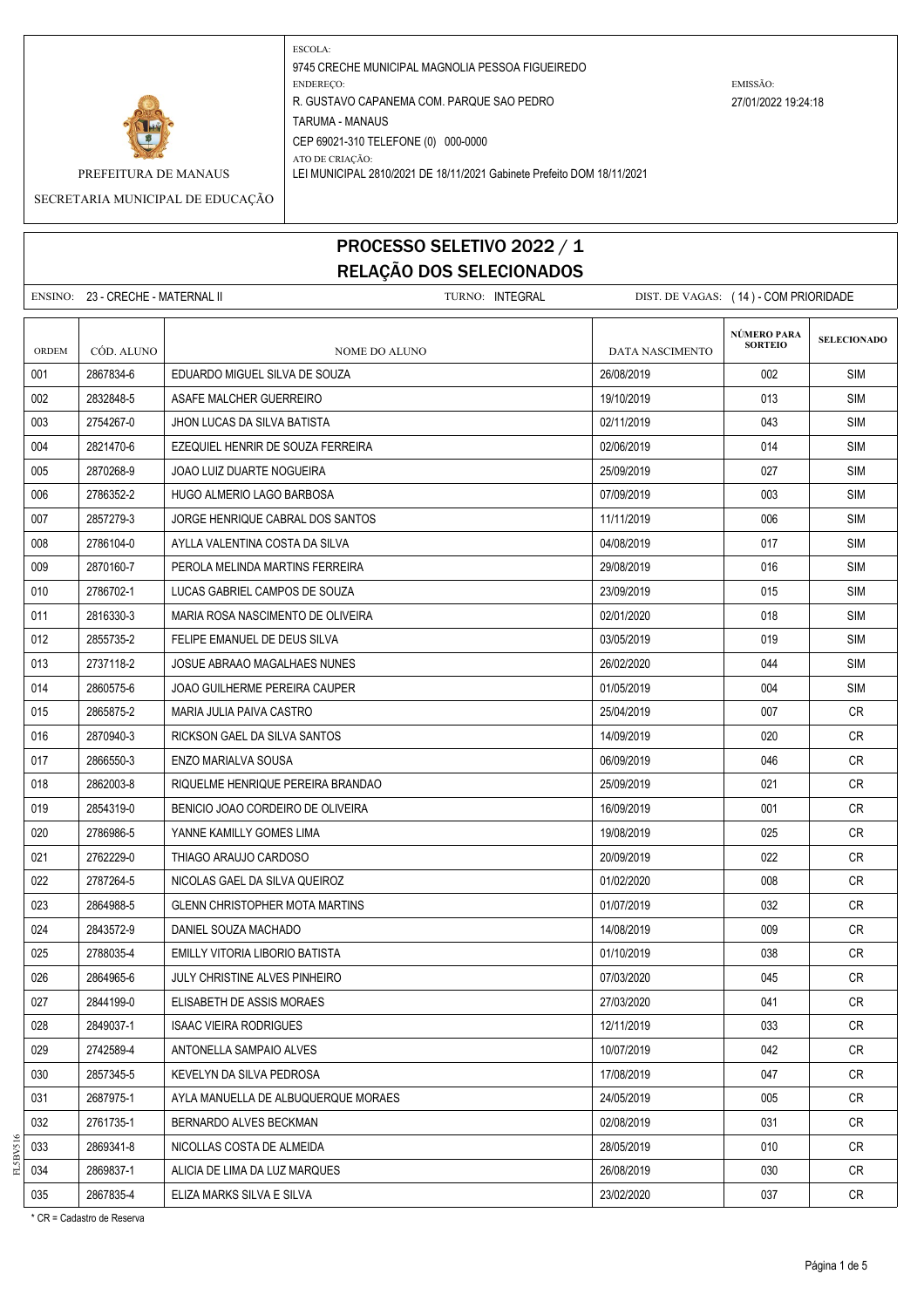

PREFEITURA DE MANAUS LEI MUNICIPAL 2810/2021 DE 18/11/2021 Gabinete Prefeito DOM 18/11/2021

SECRETARIA MUNICIPAL DE EDUCAÇÃO

# PROCESSO SELETIVO 2022 / 1 RELAÇÃO DOS SELECIONADOS

ENSINO: 23 - CRECHE - MATERNAL II TURNO: INTEGRAL DIST. DE VAGAS: (14) - COM PRIORIDADE **SELECIONADO** ORDEM CÓD. ALUNO NOME DO ALUNO NOME DO ALUNO DATA NASCIMENTO 036 2843834-5 LENZO GABRIEL DE SOUZA RAFAEL 30/07/2019 CR 037 2868045-6 VINICIUS EMANUEL SANTOS ARRUDA 09/05/2019 023 CR 038 2845750-1 PEDRO DE PAULA LIMA 09/11/2019 011 CR 039 2864914-1 VANTOPES RANGEL DE OLIVEIRA 27/06/2019 27/06/2019 28 028 CR 040 2865224-0 ANA JULIA SOARES DIAS 1200 1200 12/11/2019 12/11/2019 12/12/12019 12:012 CR 041 2788659-0 ARTHUR LEVI PERES DE SOUSA 24/09/2019 24/09/2019 2029 CR 042 2843329-7 ANA VITORIA TAVARES DE OLIVEIRA 26/07/2019 26/07/2019 2843329-7 ANA VITORIA TAVARES DE OLIVEIRA 043 2873174-3 IZABELLY CARVALHO DA SILVA 01/08/2019 035 CR 044 2865027-1 NIKOLAS AZEVEDO DOS SANTOS 05/05/2019 026 CR 045 2814493-7 MELANY ISABELLA RODRIGUEZ DOFFOULT NEWSLAMING RESERVED AT A SALE OF A CREAT ON A CREAT OF A CREA 046 2761664-9 HEITOR ALVES BECKMAN 02/08/2019 036 CR 047 2865165-0 ANA HELOYSA MALAFAIA CAMPOS 20/07/2019 039 CR 048 2866159-1 BRYAN GABRIEL PIMENTA DOS SANTOS 04/09/2019 040 CR 049 2814335-3 BENICIO MARTINS QUINTELO BENICIO AND RESERVE A LOST RESERVE AND RESERVE A LOST DE CRIMINALES ON S 050 2645872-1 ARTHUR SILVEIRA DE ALMEIDA 09/04/2019 050 CR **NÚMERO PARA SORTEIO**

\* CR = Cadastro de Reserva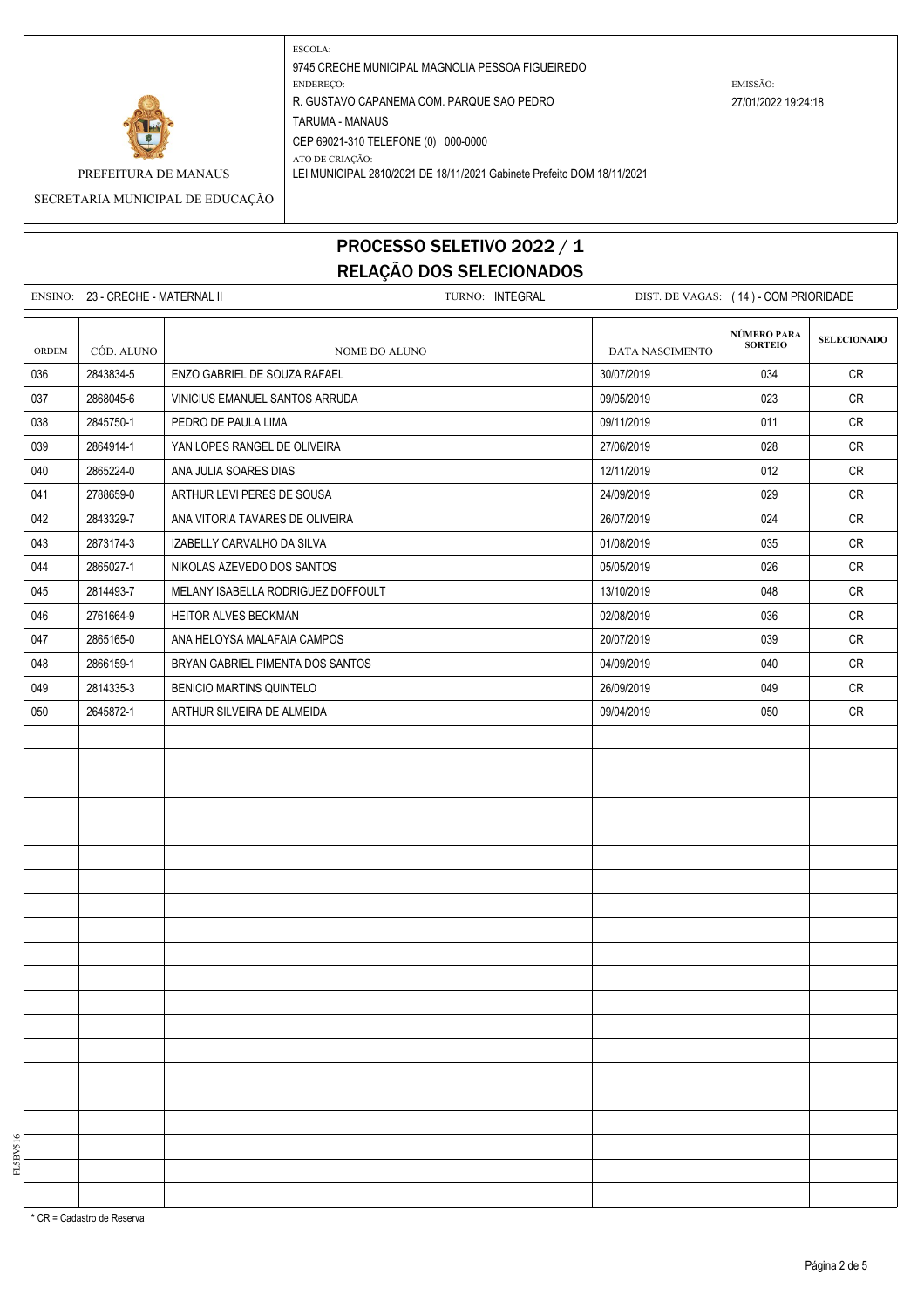

PREFEITURA DE MANAUS LEI MUNICIPAL 2810/2021 DE 18/11/2021 Gabinete Prefeito DOM 18/11/2021

#### SECRETARIA MUNICIPAL DE EDUCAÇÃO

### PROCESSO SELETIVO 2022 / 1 RELAÇÃO DOS SELECIONADOS

ENSINO: 23 - CRECHE - MATERNAL II TURNO: INTEGRAL DIST. DE VAGAS: ( 10 ) - SEM PRIORIDADE **SELECIONADO** ORDEM CÓD. ALUNO **NOME DO ALUNO** NOME DO ALUNO DATA NASCIMENTO 001 2828651-0 MAITE ALVES PENA 25/04/2019 065 SIM 002 2736238-8 |MAEL VINICIUS SIMAO DE SOUZA 1000 1000 | 10/09/2019 | 10/09/2019 | 10/09 003 2867787-0 ANNA MIKAELLA GALDINO MONTEIRO 02/12/2019 SIM 004 2846689-6 BENICIO BASTOS DE SOUZA 07/05/2019 025 SIM 005 2739782-3 PIETRO MELO SOUZA 31/01/2020 073 SIM 006 2848067-8 AYLA YASMIN DE SOUZA SERVALHO 25/12/2019 SIM 007 2844400-0 | ARTHUR PIETRO FERREIRA DA SILVA 28/08/2019 | 28/08/2019 | 28/08/2019 | 28/08/2019 | 28/08/2019 008 2789048-1 AURORA ISABELLY CORREA CAVALCANTE 28/02/2020 SIMPLE 28/02/2020 SIMPLE 28/02 009 2869549-6 ARTHUR VALENTIM CARVALHO ARAUJO 13/07/2019 001 SIM 010 2816533-0 VLADIMIR CUNHA CASCAES 27/01/2020 300 29/01/2020 27/01/2020 987 SIM 011 2845254-2 NATHAN WILLAME FREIRE RAULINO 20/11/2019 067 CR 012 2809913-3 THOMAS BENICIO DA SILVA DAMASCENO 14 CONSERVADO LA 14/02/2020 14/02/2020 14/02/2020 14/02/2020 14/02 013 2875622-3 ANTHONY HEITOR SILVA DE OLIVEIRA 02/10/2019 023 CR 014 2843401-3 HEITOR AUGUSTO DE ABREU GUIMARAES 2000 17/04/2019 17/04/2019 17/04/2019 033 015 2787181-9 AYLLA ARIELA FRANCA VIDINHA 19/11/2019 052 CR 016 2839196-9 JOAO HEITOR DA CRUZ BARROS 25/04/2019 034 CR 017 2819187-0 NOAH CAVALCANTE SABOIA 23/12/2019 23/12/2019 1668 CR 018 2860631-0 PEDRO GABRIEL DIAS VASCONCELOS 069 CR 019 2848312-0 JUAN WICTOR CARVALHO GRANA 09/03/2020 070 CR 020 2802516-4 BERNARDO LOHAN DA SILVA HORTA 15/03/2020 15/03/2020 2006 2802516-4 CR 021 2869201-2 CRISTIAN MIGUEL PAZ MONTANO 07/10/2019 075 CR 022 2867367-0 MARCELO RODRIGUES DA SILVA 18/02/2020 18/02/2020 2006 264 CR 023 2875669-0 ISIS GABRIELLA GOMES DE LIMA 31/05/2019 CR 024 2868352-8 AYLLA ENNYLLA DA SILVA FARIAS 09/12/2019 057 CR 025 2789142-9 YAGO OLIVEIRA DE LIMA 01/01/2020 088 CR 026 2740790-0 IAN LUCCA OLIVEIRA LAMARAO 07/12/2019 080 CR 027 2789450-9 LAURA LETICIA DE SOUZA MARQUES 05/08/2019 081 CR 028 2869811-8 ANTONIO GAEL DE SOUSA LIMA 31/05/2019 027 CR 029 2865769-1 FERNANDO ADRIEL DE SOUZA SANTOS 03/08/2019 011 CR 030 2764873-7 ANA LETICIA ROSAS SETURBAL 12/04/2019 038 CR 031 2786092-2 ISABELLY KALINE LEMOS DE LIMA 16/02/2020 CR 032 2865144-8 ELIAS MIGUEL FERNANDES MAIA 22/10/2019 22/10/2019 2010 071 CR 033 2787472-9 MARIA CLARISSE DOS ANJOS ANDRADE 08/10/2019 CR 034 2849306-0 ELOAH PEREIRA COSTA 05/03/2020 050 CR 035 2866072-2 KAYLA HADASSA DOS SANTOS BEZERRA 21/01/2020 21/01/2020 2366072-2 KAYLA HADASSA DOS SANTOS BEZERRA **NÚMERO PARA SORTEIO**

\* CR = Cadastro de Reserva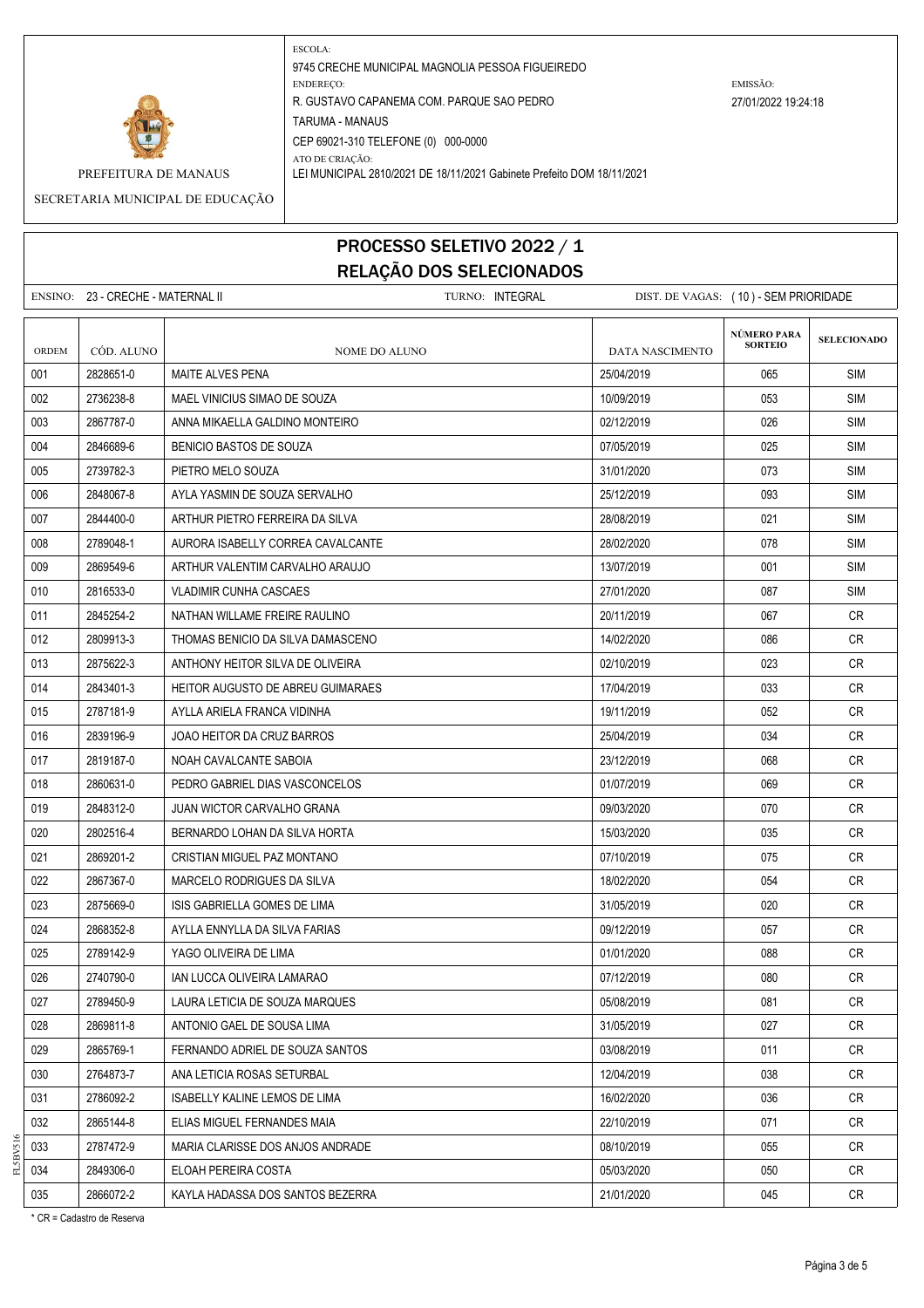

PREFEITURA DE MANAUS LEI MUNICIPAL 2810/2021 DE 18/11/2021 Gabinete Prefeito DOM 18/11/2021 SECRETARIA MUNICIPAL DE EDUCAÇÃO

# PROCESSO SELETIVO 2022 / 1 RELAÇÃO DOS SELECIONADOS

ENSINO: 23 - CRECHE - MATERNAL II TURNO: INTEGRAL DIST. DE VAGAS: ( 10 ) - SEM PRIORIDADE **SELECIONADO** ORDEM CÓD. ALUNO **NOME DO ALUNO** NOME DO ALUNO DATA NASCIMENTO 036 2776828-7 GIULIA DOS SANTOS JEFFERSON 09/12/2019 CR 037 2845200-3 MIKAEL LORENZO DE ALMEIDA MEDEIROS 04/10/2019 084 CR 038 2869498-8 GUILHERME EMANOEL LOPES MORAES 21/01/2020 121/01/2020 2015 CR 039 2862009-7 ALANA BEATRIZ DE JESUS XAVIER 03/05/2019 002 CR 040 2794206-6 MARJORIF EMANUELLE PESSOA LEITE 22/04/2019 22/04/2019 2012 072 CR 041 2774595-3 DAVID LORENZO ASSUNCAO SILVA 31/08/2019 089 CR 042 2865789-6 ANA LIS AMARAL DE FREITAS 24/08/2019 24/08/2019 2565789-6 2016 CR 043 | 2821287-8 | ELOA MONTEIRO BRITO | 23/04/2019 CR 044 2869894-0 RHAYLA MERLLINA DE SOUZA AMARAL 15/08/2019 | 15/08/2019 | 077 | CR 045 2866836-7 YCARO VALENTIM DE DEUS MORAES 21/05/2019 CR 046 2874436-5 ISADORA GOMES DE LIMA 21/08/2019 092 CR 047 2827195-5 HANNAH AGUIAR DA CRUZ 01/06/2019 074 CR 048 2861654-5 ENRICO EMANUEL SILVA FIGUEIREDO 25/12/2019 043 CR 049 2789248-4 RAVI RIBEIRO MARTINS 05/02/2020 076 CR 050 2785851-0 MARIA FLOR ARAUJO DA SILVA 08/09/2019 058 CR 051 2868608-0 JOSE EMANUEL SERUPHIN RIDORE 27/11/2019 042 CR 052 2836485-6 BRUNO GAEL MACIEL RAMOS 019 CR 053 | 2868426-5 | HUGO DA SILVA VIANA | 09/11/2019 CR 054 2870058-9 ALICIA MARIZA BRAGA ARAGAO 1403/2020 14/03/2020 14/03/2020 14/03 055 2831950-8 ARTHUR PEQUENO GUERRA 28/12/2019 28/12/2019 28/12/2019 28/12 056 2871064-9 LEVI DA SILVA BARBOSA 16/04/2019 | 083 CR 057 2832437-4 EMANUELA DA CRUZ CABRAL 23/07/2019 029 CR 058 2846533-4 BERNARDO BASTOS DE SOUZA 07/05/2019 066 CR 059 2833068-4 HEITOR VALENTHIN BARROS DA SILVA 28/09/2019 28/09/2019 28/09/2019 004 CR 060 | 2838998-0 | LAYLA MIELLE DE MELO BEZERRA | 30/12/2019 | 082 | CR 061 2865739-0 FERNANDO LORENZO LIMA DE SOUZA 25/08/2019 017 CR 062 2821419-6 ENZO GABRIEL GAMA DA SILVA 09/01/2020 028 CR 063 2787155-0 ARIELLA DA SILVA BINDA 24/07/2019 CR 064 2869978-5 ENRICO LEVY CARVALHO DE OLIVEIRA 22/02/2020 030 CR 065 2750279-1 GABRIELA MACIEL DE SOUZA 30/05/2019 013 CR 066 2869356-6 RYAN MARQUES DA COSTA 17/09/2019 17/09/2019 1866 2869356-6 CR 067 2869075-3 HOWARD MILLER APARICIO DA SILVA 01/12/2019 CR 068 2846681-0 ARTHUR NEVES DE JESUS 07/08/2019 032 CR 069 2850411-9 ANTHONY RAFAEL NUNES DO NASCIMENTO CONSIDERANTE DE LOS DE LOS DE LOS DE LOS DE LOS CRI 070 2786251-8 ROBERTO GAEL MATOS BORGES 21/05/2019 21/05/2019 21/05/2019 2019 CR **NÚMERO PARA SORTEIO**

\* CR = Cadastro de Reserva